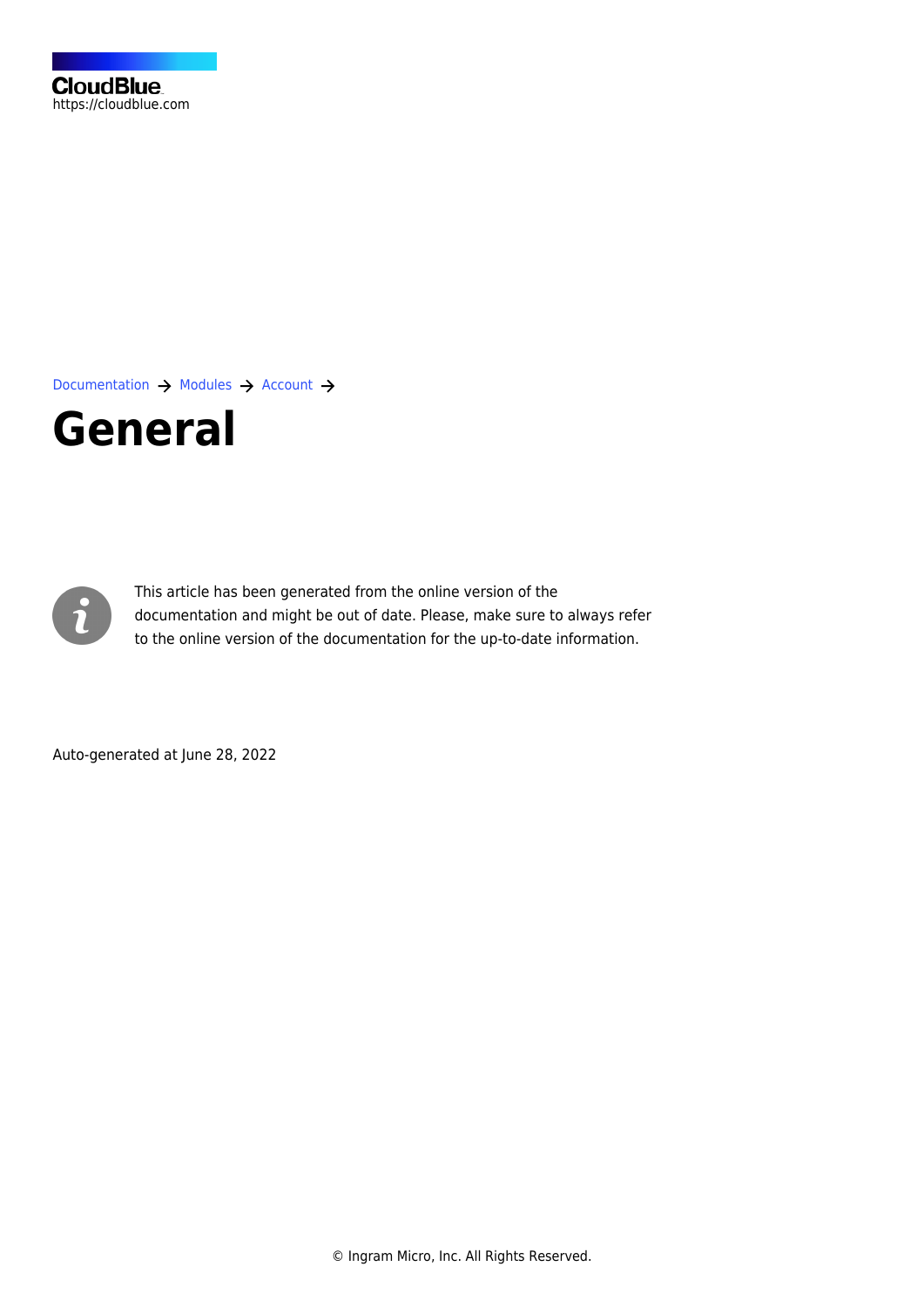The **General** section of the Account module allows specifying general information (such as name and description), company overview, and additional information (like website, country, etc.). Furthermore, this section enables Connect users to upload media content, such as images or videos. Therefore, Connect users can provide essential information of their organization that might be necessary for their business partners. The following guidelines showcase how to perform the aforementioned operations.

#### **General Information**

Click the **Edit** button next to the **General Information** to adjust the following account attributes:

- **Name** (required): Use this field to change your account name.
- **Upload an image** (optional): Provide an icon or a logo for your account.
- **Short description** (required): Specify your company description via this field.

|        | <b>CloudBlue</b>  | $\mathbb{H}$ Account $\vee$<br>@ HELP                                                                                       | Ω                                                                | <b>Front Street Inc</b><br>$\bigoplus$<br>$\checkmark$<br>Vendor · Robert Balboa |
|--------|-------------------|-----------------------------------------------------------------------------------------------------------------------------|------------------------------------------------------------------|----------------------------------------------------------------------------------|
|        | Account           | General Information ®                                                                                                       |                                                                  | $\angle$ EDIT                                                                    |
| 自      | General           | Front Street Inc @                                                                                                          |                                                                  |                                                                                  |
| 22     | Users             | ₩<br>VA-610-758 · Brand ID: BR-396                                                                                          |                                                                  |                                                                                  |
| R      | Groups            | GENERAL<br><b>MEDIA</b>                                                                                                     |                                                                  |                                                                                  |
| Ξ      | Contacts<br>Links | Overview / EDIT                                                                                                             | Information / EDIT                                               |                                                                                  |
| ⊕<br>▄ | Helpdesk          | No company information available yet                                                                                        |                                                                  |                                                                                  |
| ₩      | Reports           |                                                                                                                             | Contacts                                                         |                                                                                  |
|        |                   |                                                                                                                             | Technical<br>Robert Balboa<br>robertbalboa@frontstreet.com       |                                                                                  |
|        |                   |                                                                                                                             | <b>Business</b><br>Robert Balboa Jr.<br>balboajr@frontstreet.com |                                                                                  |
|        |                   |                                                                                                                             |                                                                  |                                                                                  |
|        |                   | CloudBlue Connect @ 2021 - Ingram Micro Inc. All Rights Reserved. - Privacy   Terms of Service - Version 22.0.1888-g3103f39 |                                                                  |                                                                                  |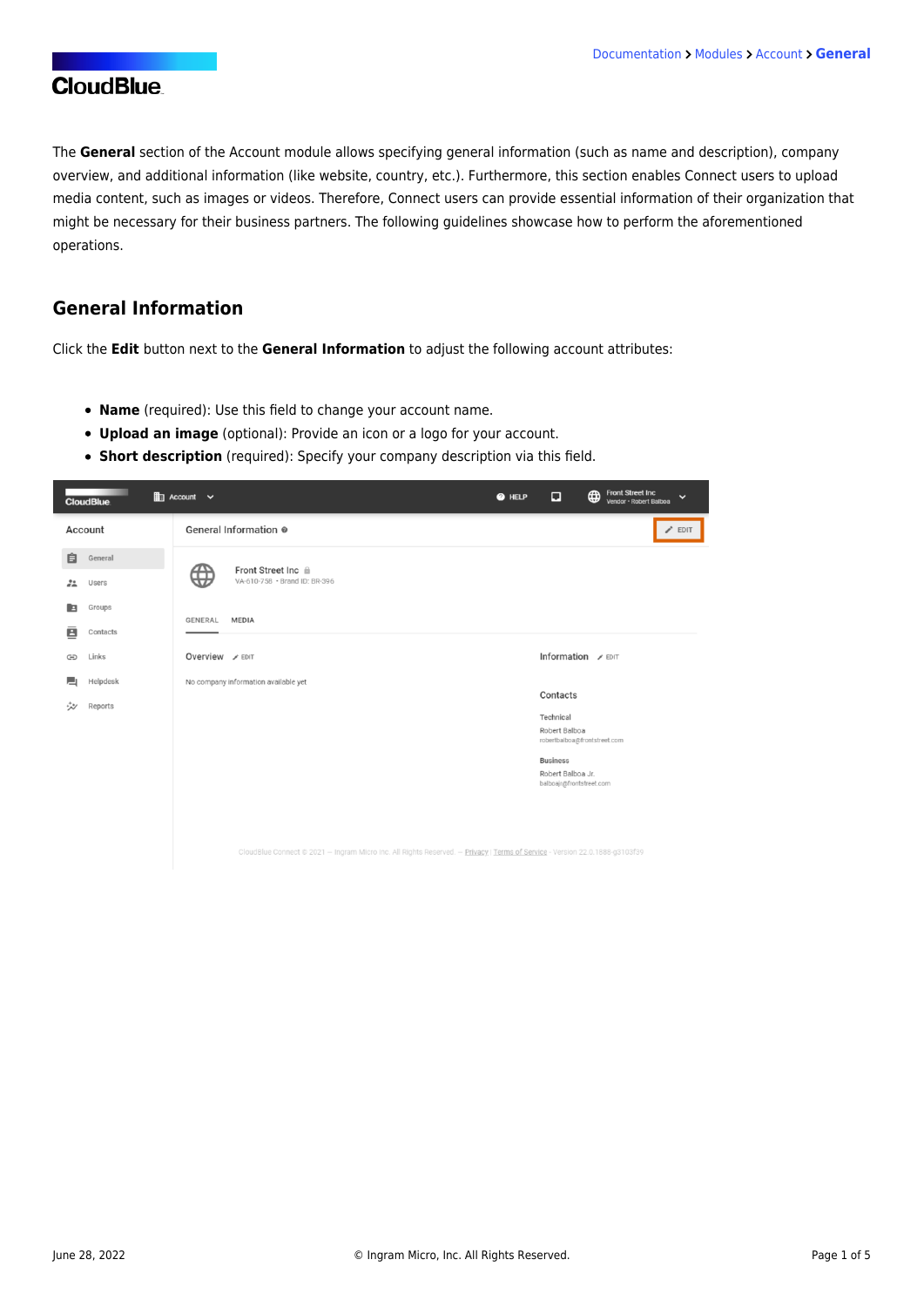

Once all required information is provided, click the **Save** button to save your adjustments.

## **Editing Overview**

Click the **Edit** button next to **Overview** to open an overview editor.

| <b>CloudBlue</b>                                 | $\mathbb{H}$ Account $\vee$                                                                                                 | @ HELP | ⊡                                                                | <b>Front Street Inc</b><br>$\checkmark$<br>Vendor - Robert Balboa |
|--------------------------------------------------|-----------------------------------------------------------------------------------------------------------------------------|--------|------------------------------------------------------------------|-------------------------------------------------------------------|
| Account                                          | General Information @                                                                                                       |        |                                                                  | $\triangle$ EDIT                                                  |
| 自<br>General<br>$\frac{24}{100}$<br><b>Users</b> | ┋<br>Front Street Inc @<br>VA-610-758 · Brand ID: BR-396                                                                    |        |                                                                  |                                                                   |
| Groups<br>E<br>Β<br>Contacts                     | Front Street Inc represents a well respected software manufacturer organization located in<br>Philadelphia, Pennsylvania.   |        |                                                                  |                                                                   |
| Links<br>⊕                                       | GENERAL<br>MEDIA                                                                                                            |        |                                                                  |                                                                   |
| ш<br>Helpdesk<br>Reports<br>₩                    | Overview <b>/</b> EDIT                                                                                                      |        | Information / EDIT                                               |                                                                   |
|                                                  | No company information available yet                                                                                        |        | Contacts                                                         |                                                                   |
|                                                  |                                                                                                                             |        | Technical<br>Robert Balboa<br>robertbalboa@frontstreet.com       |                                                                   |
|                                                  |                                                                                                                             |        | <b>Business</b><br>Robert Balboa Jr.<br>balboajr@frontstreet.com |                                                                   |
|                                                  | CloudBlue Connect @ 2021 - Ingram Micro Inc. All Rights Reserved. - Privacy   Terms of Service - Version 22.0.1888-g3103f39 |        |                                                                  |                                                                   |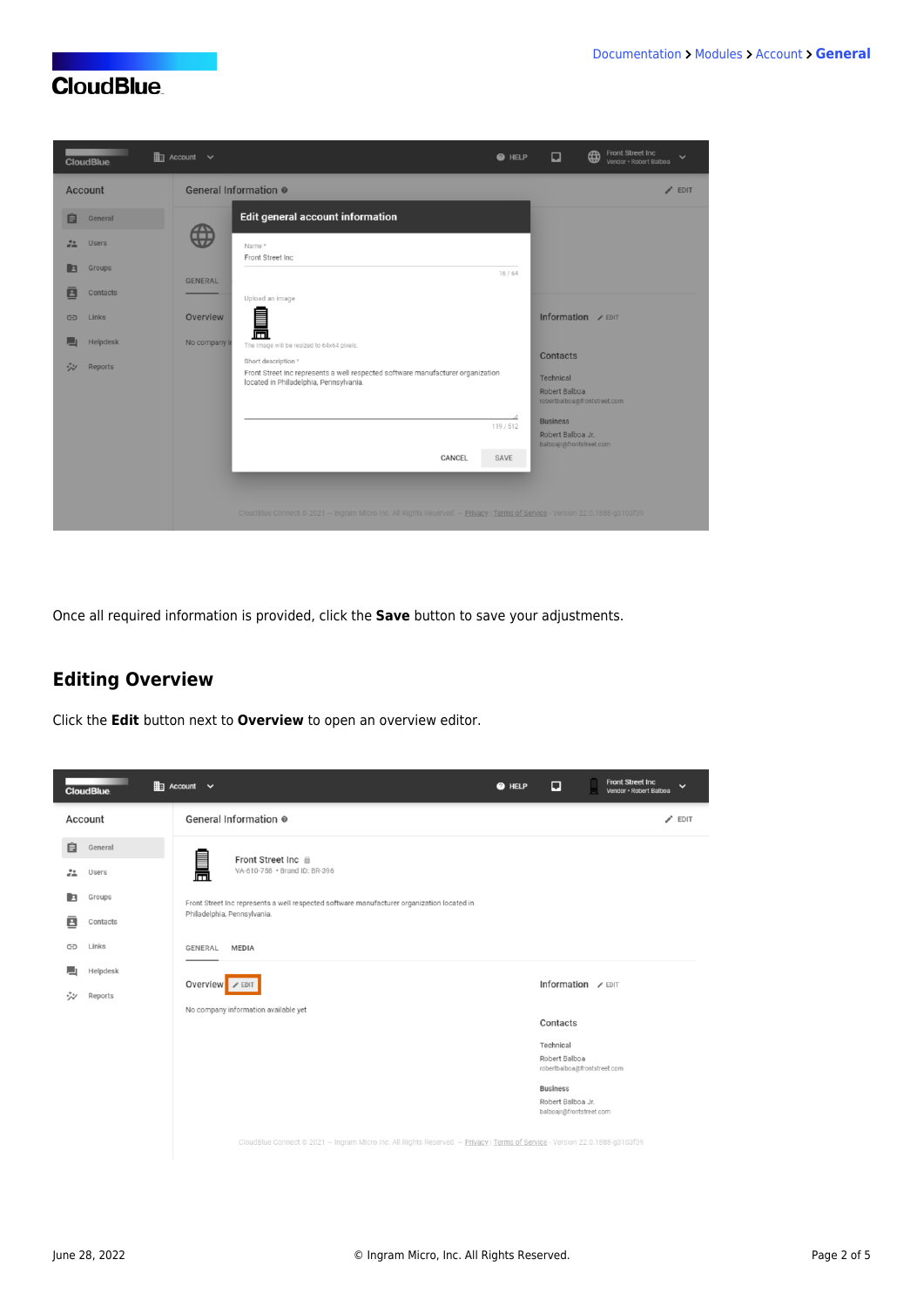| <b>CloudBlue</b>                   | $\mathbb{R}$ Account $\vee$                                                                                                 | <b>O</b> HELP | ⊡                                                                 | Front Street Inc<br>$\checkmark$<br>Vendor - Robert Balboa |
|------------------------------------|-----------------------------------------------------------------------------------------------------------------------------|---------------|-------------------------------------------------------------------|------------------------------------------------------------|
| Account                            | General Information @                                                                                                       |               |                                                                   | $\angle$ EDIT                                              |
| 自<br>General<br>22<br><b>Users</b> | Front Street Inc &<br><u>Form</u><br>VA-610-758 · Brand ID: BR-396                                                          |               |                                                                   |                                                            |
| <b>Groups</b><br>E<br>Contacts     | <b>Edit overview</b> $-$ Edited                                                                                             |               |                                                                   |                                                            |
| 日<br>Links<br>G                    | Overview *<br>B I T WEE OD                                                                                                  |               |                                                                   |                                                            |
| Helpdesk<br>囗<br>ジン<br>Reports     | Use this editor to provide your company information! Note that it is also possible to attach images, links and quotes.      |               |                                                                   | $/$ EDIT                                                   |
|                                    |                                                                                                                             | CANCEL        | SAVE                                                              |                                                            |
|                                    |                                                                                                                             |               | <b>Technical</b><br>Robert Balboa<br>robertbalboa@frontstreet.com |                                                            |
|                                    |                                                                                                                             |               | <b>Business</b><br>Robert Balboa Jr.<br>balboajr@frontstreet.com  |                                                            |
|                                    | CloudBlue Connect @ 2021 - Ingram Micro Inc. All Rights Reserved. - Privacy   Terms of Service - Version 22.0.1888-g3103f39 |               |                                                                   |                                                            |

Use this editor to provide your organization overview or update it. Click the **Save** button to successfully adjust your company information.

### **Additional Information**

Click the **Edit** button next to **Information** at the right hand side of the screen to specify the following data:

- **Industries**: Select your type of business in this field.
- **Countries**: Add your country or countries to this field.
- **Headquarter**: Specify your company headquarter.
- **Preferred language**: Use this field to add your preferred languages.
- **Websites**: Specify your company website.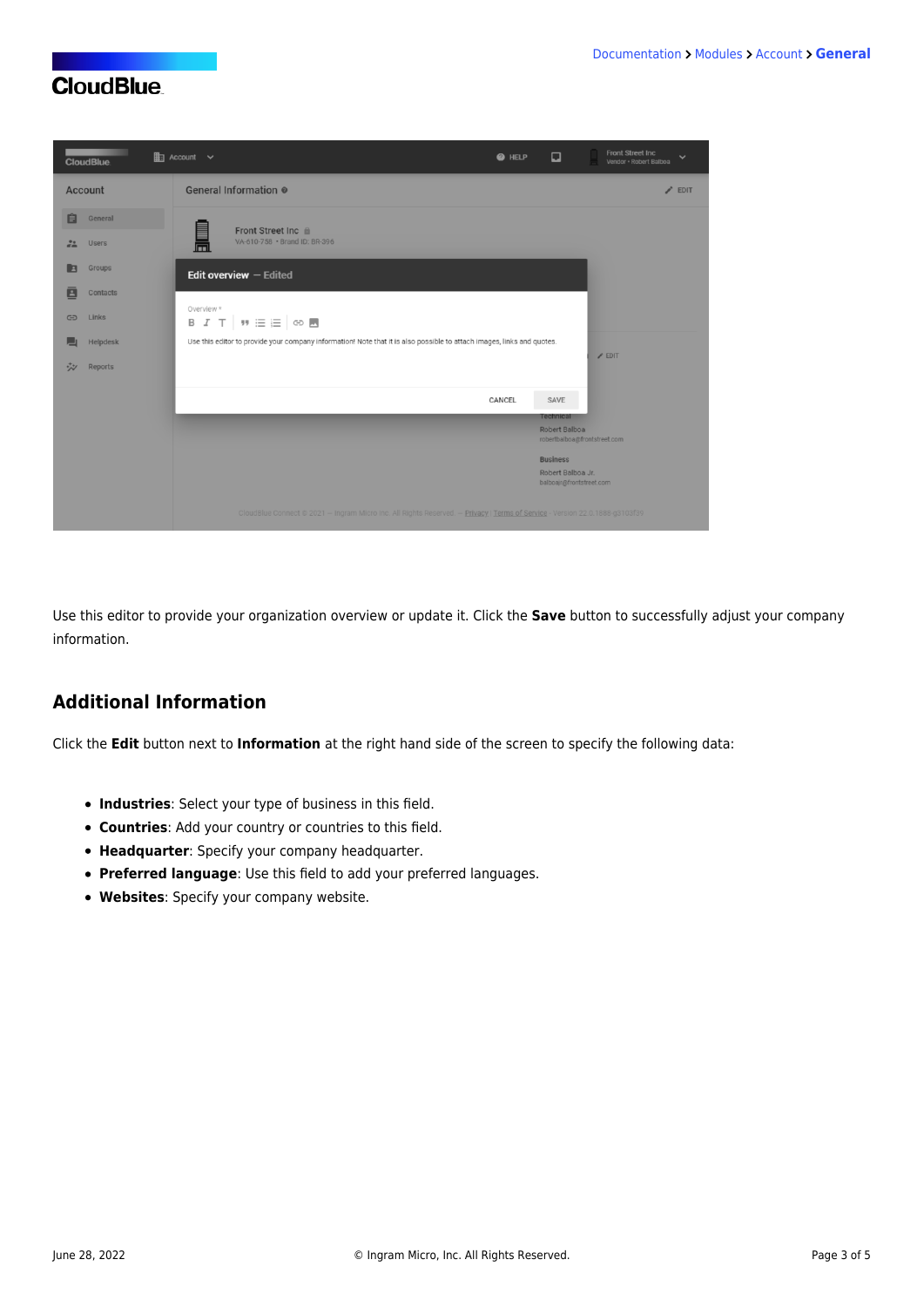| <b>CONTRACTOR</b><br><b>CloudBlue</b> | <b>Em</b> Account ∨                                                                                                       | @ HELP | $\Box$                                        | <b>Front Street Inc</b><br>$\checkmark$<br>Vendor - Robert Balboa |  |
|---------------------------------------|---------------------------------------------------------------------------------------------------------------------------|--------|-----------------------------------------------|-------------------------------------------------------------------|--|
| Account                               | General Information @                                                                                                     |        |                                               | $\blacktriangleright$ EDIT                                        |  |
| 自<br>General                          | Front Street Inc @                                                                                                        |        |                                               |                                                                   |  |
| $\frac{22}{\pi}$<br>Users             | <u>e</u><br>VA-610-758 · Brand ID: BR-396                                                                                 |        |                                               |                                                                   |  |
| Groups<br>E                           | Front Street Inc represents a well respected software manufacturer organization located in<br>Philadelphia, Pennsylvania. |        |                                               |                                                                   |  |
| ē<br>Contacts<br>Links<br>⊕           | GENERAL<br><b>MEDIA</b>                                                                                                   |        |                                               |                                                                   |  |
| Helpdesk                              |                                                                                                                           |        |                                               |                                                                   |  |
| ₩<br>Reports                          | Overview / EDIT<br>No company information available yet                                                                   |        | Information <b>/</b> EDIT                     |                                                                   |  |
|                                       |                                                                                                                           |        | Contacts                                      |                                                                   |  |
|                                       |                                                                                                                           |        | Technical<br>Robert Balboa                    |                                                                   |  |
|                                       |                                                                                                                           |        |                                               | robertbalboa@frontstreet.com                                      |  |
|                                       |                                                                                                                           |        | <b>Business</b>                               |                                                                   |  |
|                                       |                                                                                                                           |        | Robert Balboa Jr.<br>balboajr@frontstreet.com |                                                                   |  |

CloudBlue Connect @ 2021 - Ingram Micro Inc. All Rights Reserved. - Privacy | Terms of Service - Version 22.0.1888-g3103f39

| <b>CloudBlue</b>   | $\mathbb{E}$ Account $\vee$ |                                                                                                                             | <b>O</b> HELP            | Front Street Inc<br>$\Box$<br>$\overline{\phantom{a}}$<br>Vendor · Robert Balboa |
|--------------------|-----------------------------|-----------------------------------------------------------------------------------------------------------------------------|--------------------------|----------------------------------------------------------------------------------|
| Account            | General In                  | <b>Edit additional information</b>                                                                                          |                          | $\angle$ EDIT                                                                    |
| 自<br>General       |                             |                                                                                                                             |                          |                                                                                  |
| 22<br><b>Users</b> | $\frac{1}{1}$               | Industries *                                                                                                                | $\overline{\phantom{a}}$ |                                                                                  |
| Groups<br>E        | Front Street In             |                                                                                                                             |                          |                                                                                  |
| ē<br>Contacts      | Philadelphia, F             | Countries *                                                                                                                 | $\overline{\phantom{a}}$ |                                                                                  |
| Links<br>G         | <b>GENERAL</b>              |                                                                                                                             |                          |                                                                                  |
| Helpdesk           |                             | Headquarter*                                                                                                                |                          |                                                                                  |
| ジン<br>Reports      | Overview                    |                                                                                                                             |                          | Information / EDIT                                                               |
|                    | No company in               | Preferred languages *                                                                                                       | $\overline{\phantom{a}}$ | Contacts                                                                         |
|                    |                             | Websites*                                                                                                                   | $\overline{\phantom{a}}$ | Technical<br>Robert Balboa<br>robertbalboa@frontstreet.com                       |
|                    |                             |                                                                                                                             |                          | <b>Business</b><br>Robert Balboa Jr.                                             |
|                    |                             | CANCEL                                                                                                                      | SAVE                     | balboajr@frontstreet.com                                                         |
|                    |                             | CloudBlue Connect @ 2021 - Ingram Micro Inc. All Rights Reserved. - Privacy   Terms of Service - Version 22.0.1888-g3103f39 |                          |                                                                                  |

Note that all provided fields are required. Fill out each field and click the **Save** button to save your adjustments.

#### **Media Content**

Access the **Media** tab and click on the **Add** field to upload your media content to the Connect platform.